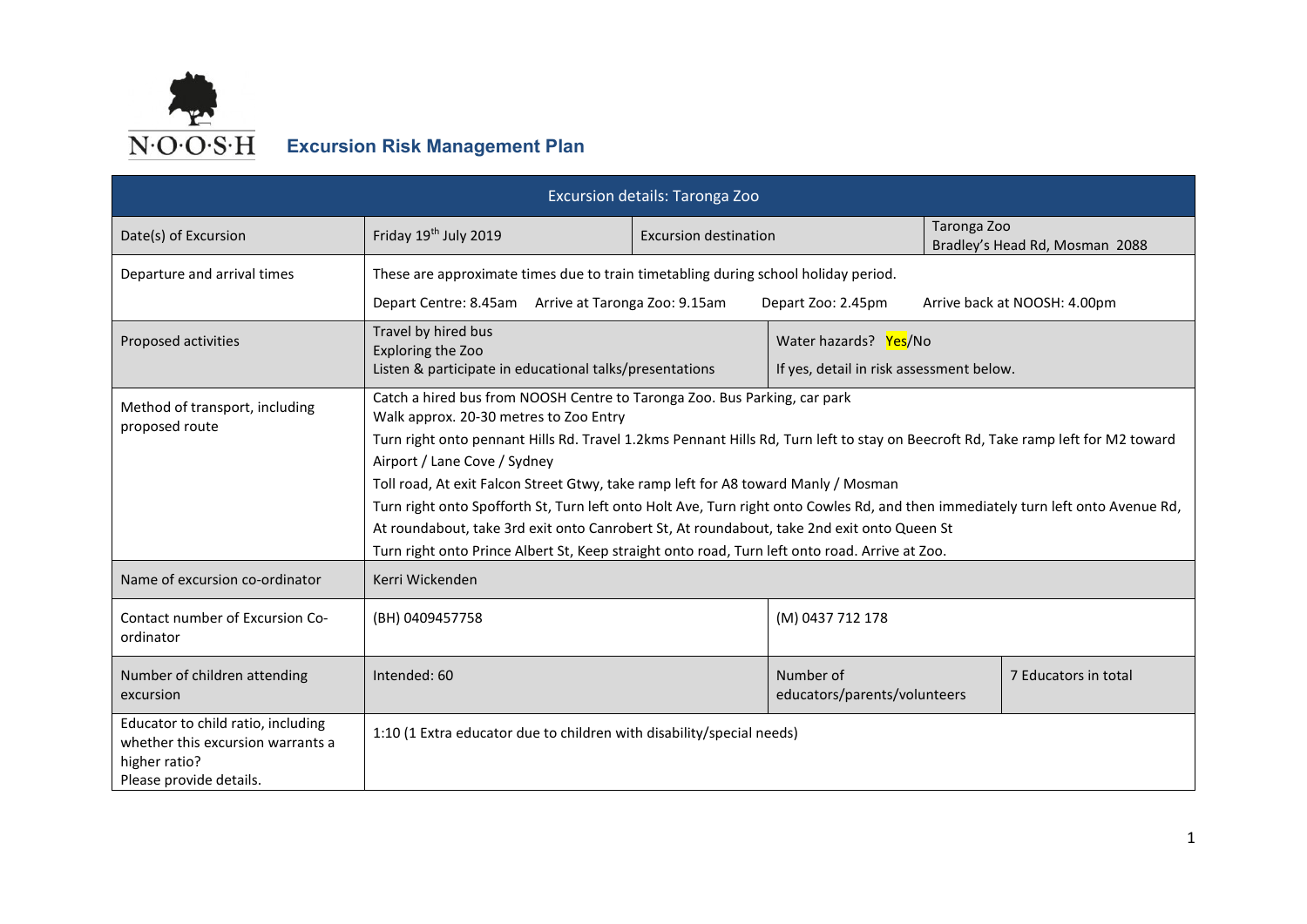| <b>Excursion checklist</b>                    |                                                                                           |  |  |  |  |
|-----------------------------------------------|-------------------------------------------------------------------------------------------|--|--|--|--|
| First aid kit<br>П                            | List of adults participating in the excursion<br>0                                        |  |  |  |  |
| List of children attending the excursion<br>□ | Contact information for each adult<br>□                                                   |  |  |  |  |
| Contact information for each child<br>П.      | Mobile phone / other means of communicating with the service & emergency<br>◻<br>services |  |  |  |  |
| □<br>Medical information for each child       | Other items, please list                                                                  |  |  |  |  |

| Risk assessment                                                                                           |                                                                  |                                 |                                                                                                                                                                                                                                      |                                                                                                     |                                     |
|-----------------------------------------------------------------------------------------------------------|------------------------------------------------------------------|---------------------------------|--------------------------------------------------------------------------------------------------------------------------------------------------------------------------------------------------------------------------------------|-----------------------------------------------------------------------------------------------------|-------------------------------------|
| Activity                                                                                                  | Hazard identified                                                | Risk assessment<br>(use matrix) | Elimination/control<br>measures                                                                                                                                                                                                      | Who                                                                                                 | When                                |
| Travel on bus from<br>Normanhurst Centre to<br>Taronga Zoo<br>Disembarking from Bus<br>into carpark areas | Slips, trips, falls, collisions<br>Child may wander/<br>abscond  | Moderate<br>Moderate            | Walk children, 2 lines in<br>close groups<br>Educators positioned at<br>front, middle and ends of<br>groups<br>Constant head counts,<br>and checking on children<br>Educators to<br>communicate with one<br>another and the children | <b>All Educators</b><br><b>All Educators</b><br><b>All Educators</b><br>All Educators &<br>Children | On travel & arrival to the<br>venue |
| Entering the Zoo                                                                                          | Trips, slips, falls,<br>Medical emergency,<br>First aid required | Moderate                        | Maintain children close in<br>groups.<br>Close supervision<br>Educators encourage<br>children to listen and                                                                                                                          | All Educators<br>All Children                                                                       | Whilst entering the Zoo             |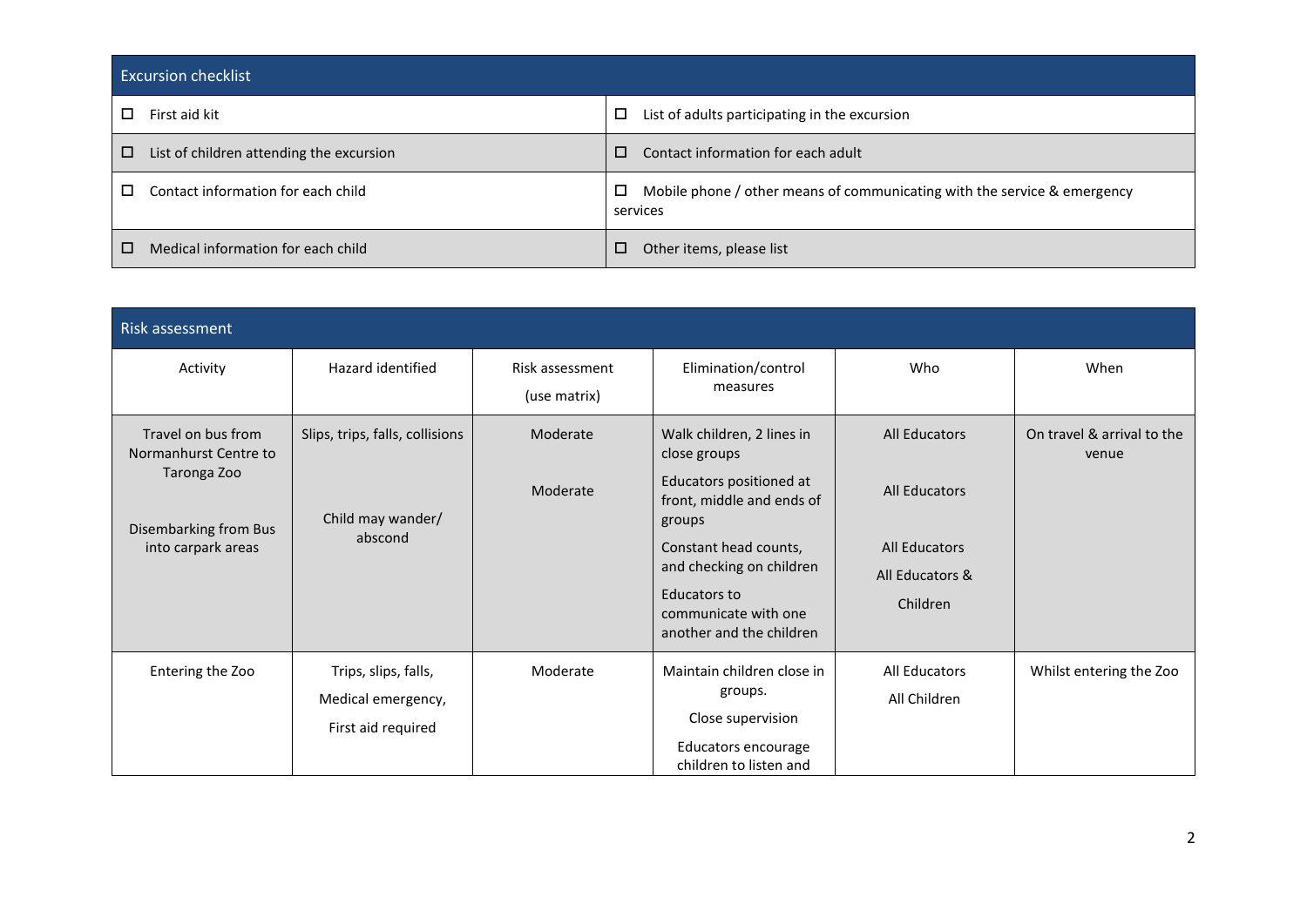|                                                            |                                                            |                      | implement appropriate<br>behaviours                                                                  |                                 |                                       |
|------------------------------------------------------------|------------------------------------------------------------|----------------------|------------------------------------------------------------------------------------------------------|---------------------------------|---------------------------------------|
|                                                            |                                                            |                      |                                                                                                      |                                 |                                       |
| Walking around the<br>venue of the Zoo                     |                                                            | Moderate             | Have Asthma medication<br>and anaphylactic pens<br>accessible to children<br>with reactions          | All educators<br>All children   | Whilst walking around<br>the Zoo      |
|                                                            |                                                            | Moderate             |                                                                                                      |                                 |                                       |
| Contact with flora &<br>Fauna (including animal            | Animal bite or scratch<br>Disease or allergy               | Moderate<br>Moderate | Restricted access to<br>children and educators                                                       | Zoo Staff                       | Whilst using the Zoo                  |
| presented to group,<br>roaming free in habitat)            |                                                            |                      | Listen and follow<br>instructions and signs of<br>the Zoo personnel                                  | <b>Educators &amp; Children</b> |                                       |
|                                                            | Infection (Zoonotic<br>disease)                            | Moderate             | Children to only have<br>contact with animals<br>when instructed by Zoo<br>personnel                 | Educators                       | When in close proximity<br>of animals |
|                                                            | Anaphylactic reaction                                      | High                 | Children to use general<br>hygiene of washing hands<br>and sanitising after<br>contact with animals. | Children & Educators            |                                       |
|                                                            |                                                            |                      | First Aid kits on hand                                                                               | <b>Educators</b>                |                                       |
| Participating in the<br>educational<br>talks/presentations | Social/emotional well-<br>being<br><b>Child Protection</b> | Low<br>Moderate      | Children to listen to<br>instructions and follow<br>accordingly                                      | <b>Educators &amp; Children</b> | During Zoo<br>presnetations/talks     |
|                                                            |                                                            |                      | All Zoo<br>Presenters/teachers have                                                                  | Zoo Staff                       |                                       |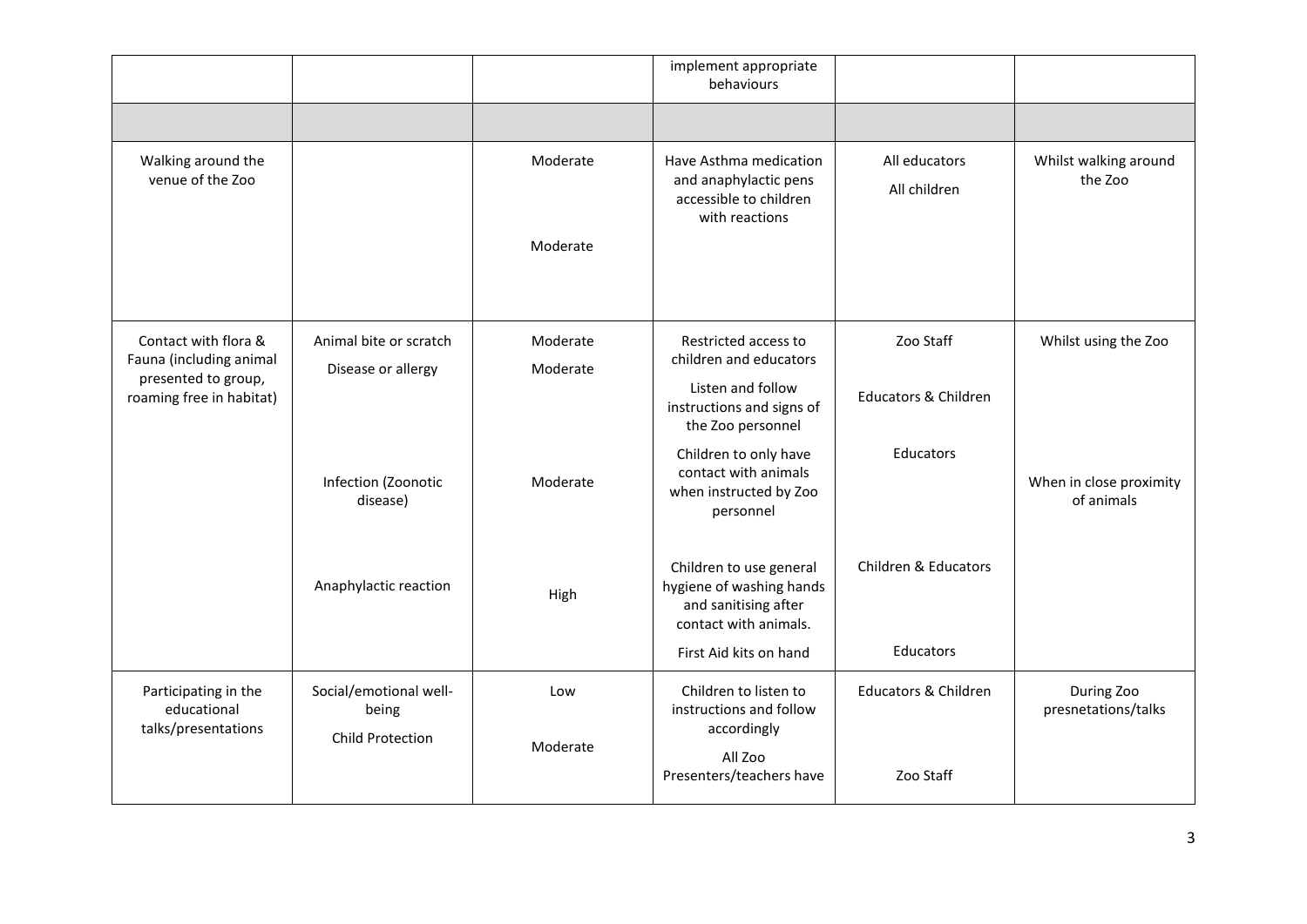|                               | Handling of animals                                                                              | Low                  | a cleared Working With<br>Children Check<br>Children are instructed<br>how to handle animals<br>appropriately and with<br>respect                                                                                                                                                                          | Zoo Staff, Educators &<br>Children                                                                                                                                                             |                                                                  |
|-------------------------------|--------------------------------------------------------------------------------------------------|----------------------|------------------------------------------------------------------------------------------------------------------------------------------------------------------------------------------------------------------------------------------------------------------------------------------------------------|------------------------------------------------------------------------------------------------------------------------------------------------------------------------------------------------|------------------------------------------------------------------|
| Eating Morning Tea &<br>Lunch | Allergy & Food<br>intolerances<br>Disease from animal<br>(Zoonotic disease)                      | Moderate<br>Moderate | Children to bring own<br>food and consume own<br>food only<br>Maintain health &<br>hygiene practices, wash<br>hands, use sanitiser.                                                                                                                                                                        | Children<br>Children & Educators                                                                                                                                                               | Whilst eating/drinking<br>beverages at the Zoo                   |
|                               | Anaphylactic reactions                                                                           | High                 | Seat children separate to<br>others that may be eating<br>foods such as nuts.                                                                                                                                                                                                                              | Children and educators                                                                                                                                                                         |                                                                  |
| <b>Environmental Impacts</b>  | <b>Extreme Weather</b><br>conditions (including heat<br>stress, sun burn, storms,<br>high winds) | Moderate             | Follow Zoo's Emergency<br><b>Action Plan</b><br>Take stops for children to<br>drink water<br>Children to wear hats and<br>apply sunscreen every 2<br>hours<br>Seek shade/shelter where<br>appropriate<br>Give time for children to<br>take breaks throughout<br>the day<br>Leave Zoo if extreme<br>weather | The Zoo has an<br><b>Emergency Action Plan to</b><br>follow<br>The zoo has toilet<br>facilities and many water<br>fountains available for<br>drinking water<br><b>Educators &amp; Children</b> | Preparation before<br><b>Excursion &amp; During</b><br>excursion |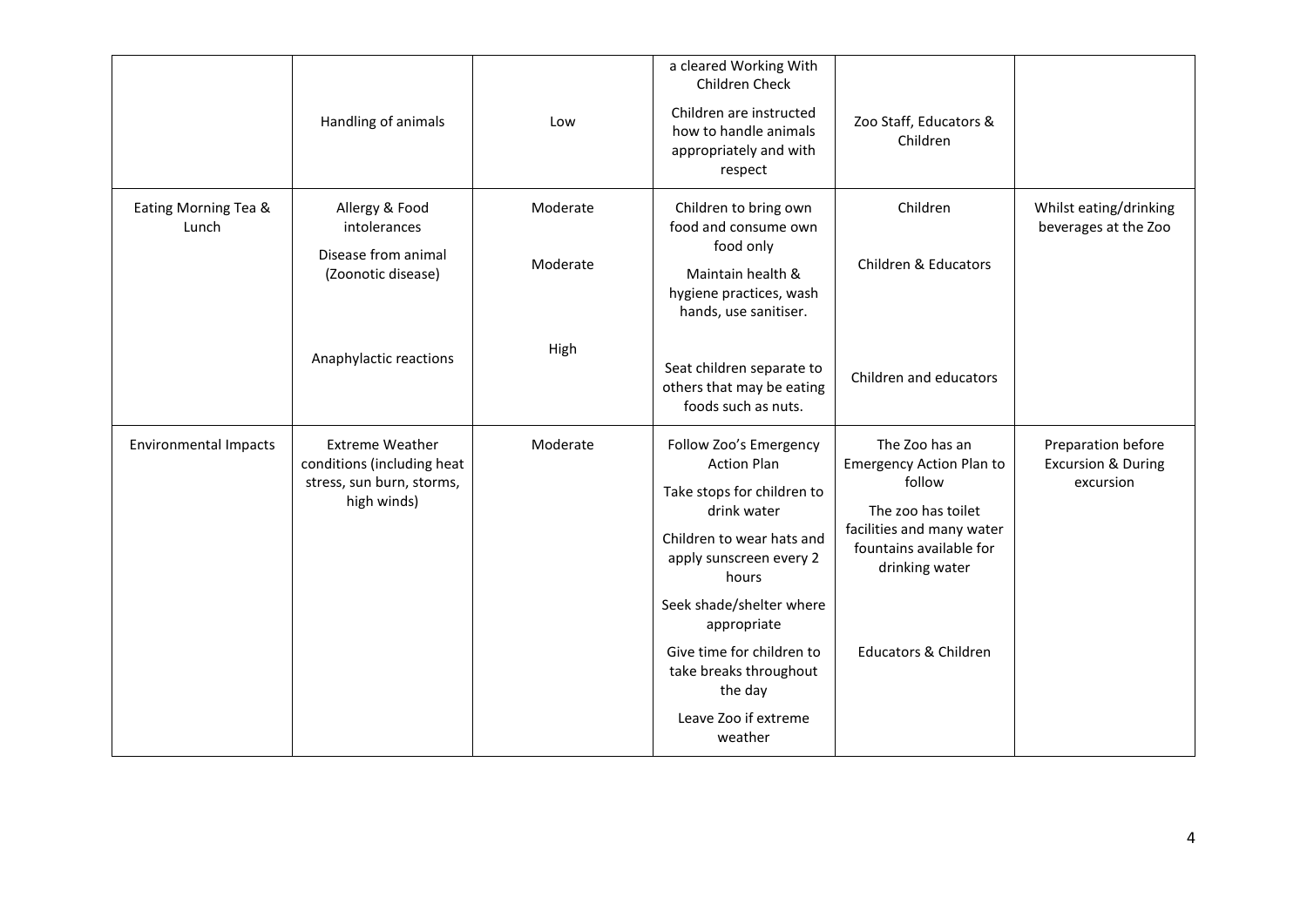| Using the toilets | Children using toilets at<br>the venue<br>Children using toilets at<br>the park | Moderate<br>Moderate | Children to go in small<br>groups of same gender<br>Regular head counts and<br>roll calls                                  | All educators<br>All children | Whilst using toilets |
|-------------------|---------------------------------------------------------------------------------|----------------------|----------------------------------------------------------------------------------------------------------------------------|-------------------------------|----------------------|
|                   | Missing child<br>Hygiene                                                        | High<br>Moderate     | Educators to walk<br>children in groups at a<br>time and remain near<br>toilet block area until<br>children have finished. |                               |                      |
|                   |                                                                                 |                      |                                                                                                                            |                               |                      |

| Plan prepared by                                                                                                                                 | Kerri Wickenden                                                              |  |  |  |  |
|--------------------------------------------------------------------------------------------------------------------------------------------------|------------------------------------------------------------------------------|--|--|--|--|
| Prepared in consultation with:                                                                                                                   | Tiyani Fernando, Rachel Warner                                               |  |  |  |  |
| Communicated to:                                                                                                                                 | Tiyani Fernando, Rachel Warner, Alexander Whipp and all educators on the day |  |  |  |  |
| Venue and safety information reviewed and attached                                                                                               | Yes / No<br>Comment if needed:                                               |  |  |  |  |
| Reminder: Monitor the effectiveness of controls and change if necessary. Review the risk assessment if an incident or significant change occurs. |                                                                              |  |  |  |  |